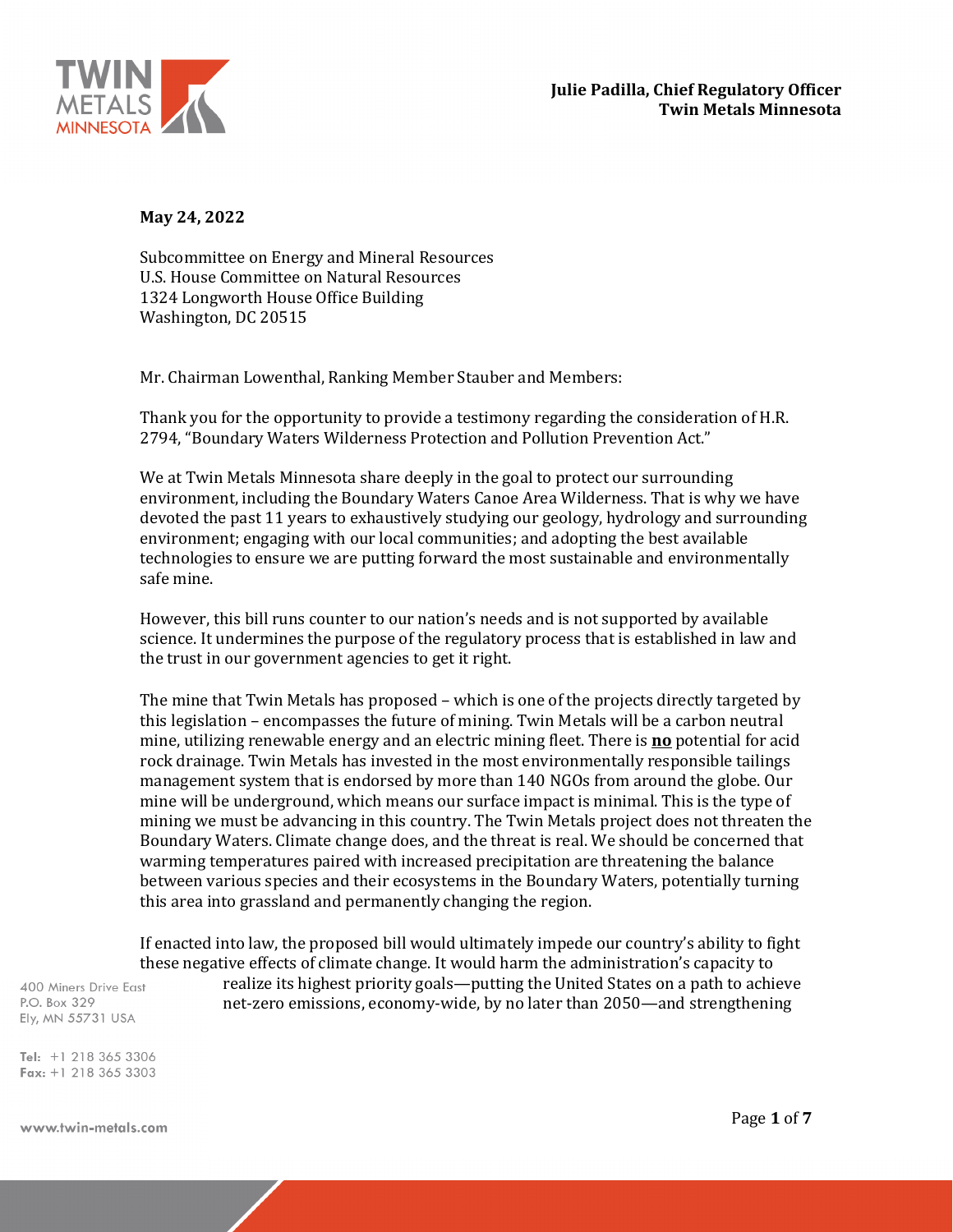

American supply chains [to](#page-1-0) promote economic security, national security and good-paying, union jobs here at home.<sup>1</sup>

President Biden has set a target of reducing greenhouse gas pollution 50-52% from 2005 levels by 2030, with an additional goal of reaching net-zero emissions economy-wide by 2050.1 To meet these goals with a commitment to American labor and environmental standards, permitting new responsible mining projects must be a domestic priority. Mining metals like copper, nickel, cobalt, and platinum group metals is critical to our transformation to a clean-energy economy and global carbon reductions[2](#page-1-1). To point to a few examples, solar and wind power technologies depend heavily on metals. A single wind turbine can contain 4.7 tons of copper[3](#page-1-2), and hybrid cars require nearly twice as much copper as a standard vehicle. Nickel is fundamental in the production of batteries for energy storage and for electric vehicles ("EVs"). Cobalt is a key element in rechargeable batteries, and the leading domestic use for platinum group metals is for catalytic converters that decrease harmful emissions from automobiles.

The World Bank's 2020 assessment of critical minerals essential to clean-energy, lowcarbon technologies, Minerals for Climate Action, predicts we will need to increase cobalt production by 450% by 2050 to meet demands (as a percentage of 2018 production levels) and to increase nickel production by 100% to meet current climate targets established under the Paris Agreement.<sup>[4](#page-1-3)</sup> While recycling will play a critical role in the overall solution, the Nickel Institute notes that "around 68% of all nickel available from consumer [p](#page-1-4)roducts is recycled and begins a new life cycle; another 15% enters the carbon steel loop."5 Approximately 17% of nickel ends up in landfills. Even recovering and recycling that final 17% will not provide nearly enough nickel to meet expected demand.

According to another study published in the journal Global Environmental Change, the global need for copper could increase by an estimated 350% by 2050, with current reserves

[megawatt%20wind%20turbine,of%20copper%20per%20MW](https://www.copper.org/environment/sustainable-energy/renewables/#:%7E:text=A%20three-megawatt%20wind%20turbine,of%20copper%20per%20MW)

<span id="page-1-3"></span><span id="page-1-2"></span><span id="page-1-1"></span><span id="page-1-0"></span>400 Miners Drive East P.O. Box 329 Ely, MN 55731 USA

<span id="page-1-4"></span>Tel: +1 218 365 3306 Fax:  $+1$  218 365 3303

<sup>1</sup> April 22, 2021 White House Fact Sheet[, https://www.whitehouse.gov/briefing-room/statements](https://www.whitehouse.gov/briefing-room/statements-releases/2021/04/22/fact-sheet-president-biden-sets-2030-greenhouse-gas-pollution-reduction-target-aimed-at-creating-good-paying-union-jobs-and-securing-u-s-leadership-on-clean-energy-technologies/)[releases/2021/04/22/fact-sheet-president-biden-sets-2030-greenhouse-gas-pollution-reduction](https://www.whitehouse.gov/briefing-room/statements-releases/2021/04/22/fact-sheet-president-biden-sets-2030-greenhouse-gas-pollution-reduction-target-aimed-at-creating-good-paying-union-jobs-and-securing-u-s-leadership-on-clean-energy-technologies/)[target-aimed-at-creating-good-paying-union-jobs-and-securing-u-s-leadership-on-clean-energy](https://www.whitehouse.gov/briefing-room/statements-releases/2021/04/22/fact-sheet-president-biden-sets-2030-greenhouse-gas-pollution-reduction-target-aimed-at-creating-good-paying-union-jobs-and-securing-u-s-leadership-on-clean-energy-technologies/)[technologies/](https://www.whitehouse.gov/briefing-room/statements-releases/2021/04/22/fact-sheet-president-biden-sets-2030-greenhouse-gas-pollution-reduction-target-aimed-at-creating-good-paying-union-jobs-and-securing-u-s-leadership-on-clean-energy-technologies/)

 $2$  See The Raw-Materials Challenge: How the Metals and Mining Sector Will be at the Core of Enabling the Energy Transition, MCKINSEY & CO. (Jan. 10, 2022)[, https://www.mckinsey.com/industries/metals](https://www.mckinsey.com/industries/metals-and-mining/our-insights/the-raw-materials-challenge-how-the-metals-and-mining-sector-will-be-at-the-core-of-enabling-the-energy-transition?cid=other-eml-alt-mip-mck&hdpid=d1d9d3ec-f753-4eaf-b020-1b2640973372&hctky=1788612&hlkid=1bc2c7b118d24de78c903469e7d41688)[and-mining/our-insights/the-raw-materials-challenge-how-the-metals-and-mining-sector-will-be-at](https://www.mckinsey.com/industries/metals-and-mining/our-insights/the-raw-materials-challenge-how-the-metals-and-mining-sector-will-be-at-the-core-of-enabling-the-energy-transition?cid=other-eml-alt-mip-mck&hdpid=d1d9d3ec-f753-4eaf-b020-1b2640973372&hctky=1788612&hlkid=1bc2c7b118d24de78c903469e7d41688)[the-core-of-enabling-the-energy-transition?cid=other-eml-alt-mip-mck&hdpid=d1d9d3ec-f753-4eaf](https://www.mckinsey.com/industries/metals-and-mining/our-insights/the-raw-materials-challenge-how-the-metals-and-mining-sector-will-be-at-the-core-of-enabling-the-energy-transition?cid=other-eml-alt-mip-mck&hdpid=d1d9d3ec-f753-4eaf-b020-1b2640973372&hctky=1788612&hlkid=1bc2c7b118d24de78c903469e7d41688)[b020-1b2640973372&hctky=1788612&hlkid=1bc2c7b118d24de78c903469e7d41688](https://www.mckinsey.com/industries/metals-and-mining/our-insights/the-raw-materials-challenge-how-the-metals-and-mining-sector-will-be-at-the-core-of-enabling-the-energy-transition?cid=other-eml-alt-mip-mck&hdpid=d1d9d3ec-f753-4eaf-b020-1b2640973372&hctky=1788612&hlkid=1bc2c7b118d24de78c903469e7d41688)

<sup>3</sup> Renewables, COPPER DEVELOPMENT ASSOCIATION, INC.,

[https://www.copper.org/environment/sustainable-energy/renewables/#:~:text=A%20three-](https://www.copper.org/environment/sustainable-energy/renewables/#:%7E:text=A%20three-megawatt%20wind%20turbine,of%20copper%20per%20MW)

<sup>4</sup> See Kirsten Hund et al., Minerals for Climate Action: The Mineral Intensity of the Clean Energy Transition, WORLD BANK GROUP,

[https://pubdocs.worldbank.org/en/961711588875536384/Minerals-for-Climate-Action-The-Mineral-](https://pubdocs.worldbank.org/en/961711588875536384/Minerals-for-Climate-Action-The-Mineral-Intensity-of-the-Clean-Energy-Transition.pdf)[Intensity-of-the-Clean-Energy-Transition.pdf](https://pubdocs.worldbank.org/en/961711588875536384/Minerals-for-Climate-Action-The-Mineral-Intensity-of-the-Clean-Energy-Transition.pdf)

<sup>5</sup> Nickel Recycling, NICKEL INSTITUTE[, https://nickelinstitute.org/policy/nickel-life-cycle](https://nickelinstitute.org/policy/nickel-life-cycle-management/nickel-recycling/)[management/nickel-recycling/](https://nickelinstitute.org/policy/nickel-life-cycle-management/nickel-recycling/)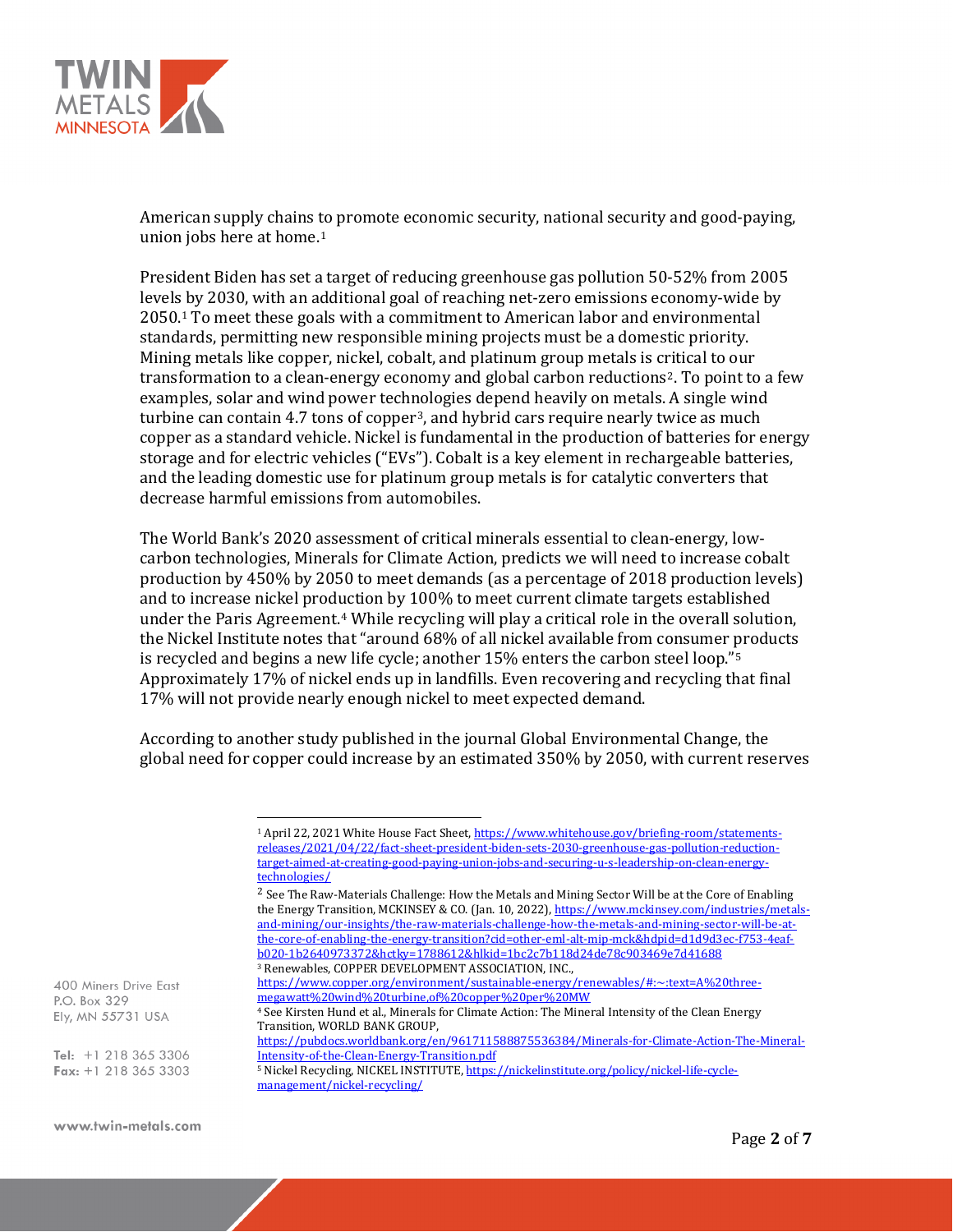

depleting sometime between 2035 and 2045, as wind and solar energy demands g[e](#page-2-0)nerate an increasing percentage of electricity and more people switch to electric vehicles.6

The U.S. Geological Survey's 2022 Critical Minerals list includes both cobalt and nickel.[7](#page-2-1) The United States currently imports 47% of its nickel, and the only domestic nickel operation, Lundin's Eagle Mine in Michigan, will be coming offline in a matter of three years. Additionally, the United States was 76% import reliant for our cobalt consumption in 2020, with much of the supply coming from the Democratic Republic of the Congo, where environmental and labor standards are virtually nonexistent.[8](#page-2-2)

If we are to reach the Biden Administration's aggressive goal of 50% vehicle electrification by 2030 and production of almost half of our nation's electricity from solar power by 2050, it is imperative that our country advance domestic mining projects in order to produce the raw materials needed for EV production and clean energy technologies. Any curtailment of mining in an area of the country that contains vast quantities of these raw materials is counterproductive to ensuring we meet these goals.

If this bill becomes law, it will impede our country's ability to secure American supply chains, strengthen national security and put Americans to work. It would reinforce our reliance on China, Russia, the Democratic Republic of Congo and on materials that come from regions with rampant environmental and human rights abuses.

Our nation's reliance on foreign minerals has increased at an alarming rate since the 1990s. The U.S. is 100% reliant on foreign countries, including Russia and China, for 18 strategic minerals, and we import at least 50% of 30 other minerals from foreign countries.<sup>[9](#page-2-3)</sup>

Even worse, reducing domestic mineral production would enhance China's and Russia's leverage as producers of many essential minerals used throughout our economy in infrastructure, technology, manufacturing, conventional and renewable energy, and national defense.

According to Citizens for Responsible Energy Solutions (CRES) Forum: "China is the dominant supplier for multiple critical minerals and is likely to remain so. In the case of

<span id="page-2-1"></span><span id="page-2-0"></span>400 Miners Drive East P.O. Box 329 Ely, MN 55731 USA

<span id="page-2-3"></span><span id="page-2-2"></span>Tel: +1 218 365 3306 Fax:  $+1$  218 365 3303 <sup>8</sup> See UNEP Study Confirms DR Congo's Potential as Environmental Powerhouse but Warns of Critical Threats, U.N. ENVIRONMENT PROGRAMME[, https://www.unep.org/news-and-stories/story/unep](https://www.unep.org/news-and-stories/story/unep-study-confirms-dr-congos-potential-environmental-powerhouse-warns)[study-confirms-dr-congos-potential-environmental-powerhouse-warns](https://www.unep.org/news-and-stories/story/unep-study-confirms-dr-congos-potential-environmental-powerhouse-warns)

<sup>6</sup> Ayman Elshkaki et al., Copper Demand, Supply, and Associated Energy Use to 2050, 39 GLOBAL ENV'T CHANGE 305 (Jul. 2016) (manuscript version available at:<br>http://manuscript.elsevier.com/S0959378016300802/pdf/S0959378016300802.pdf).

<sup>&</sup>lt;sup>7</sup> U.S. Geological Survey, Department of the Interior, 2022 Final List of Critical Minerals, <https://www.govinfo.gov/content/pkg/FR-2022-02-24/pdf/2022-04027.pdf>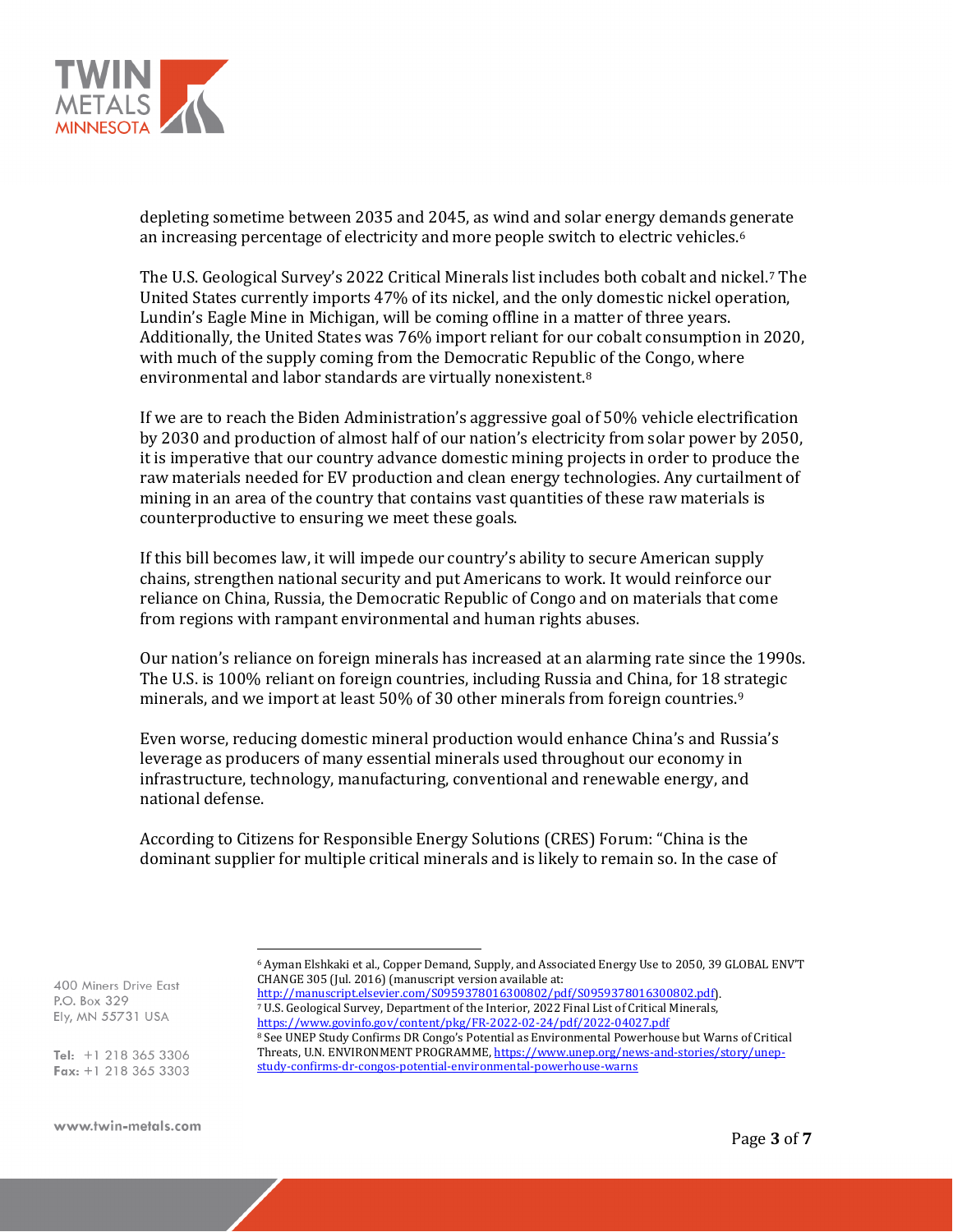

minerals it does not supply—such as cobalt— China has near-monopolistic control of refining capacity through its state-owned enterprises."[10](#page-3-0)

Additionally, reliance on metals sourced from overseas locations only increases greenhouse gas pollution due to these limited environmental standards and increased transportation costs. Sourcing and processing materials locally allows the supply chain to remain within domestic control and utilized by domestic producers.

We must not assume that we can continue to rely on others to supply us with these resources. It is not a question of if – but when – critical mineral supplies will be jeopardized. As Wood Mackenzie recently reported, the push for electric vehicles is driving massive increases in demand for the raw materials needed for electric vehicle batteries. Yet, at the same time, they stated that mineral supply gaps will be inevitable if we fail to accelerate our investment in mining and refining capacity here in the United States.

The climate crisis and supply chain volatility due to the COVID-19 Pandemic and Russia's invasion of Ukraine are raising increasing concern about our nation's ability to secure the minerals it needs, yet the United States' dependence on foreign sources of critical minerals has not lessened.

Recent supply chain volatility has made it abundantly clear that we must become more independent as a nation. In order to do that, we must source materials domestically, and for minerals like cobalt and nickel, that means northeast Minnesota.

The United States has an opportunity to access its domestic mineral resources in an environmentally safe way and under the highest of labor standards. We also can't move the multi-billion-year-old minerals elsewhere. We can only mine where they are located, and the regulatory standards are in place to do this safely.

The Duluth Complex in northeast Minnesota – where this bill is proposing to issue a blanket ban on exploration and mining – contains approximately 95% of U.S. nickel resources, 88% of its cobalt, 75% of its platinum group metals and about a third of its copper. The proposed ban would reduce critical investment in the region and limit the ability of the United States to meet its own supply chain needs.

The Duluth Complex geological formation in its entirety holds enough copper, nickel, and cobalt to help manufacture hundreds of millions of EV's. It is the largest undeveloped copper-nickel deposit in the world.

400 Miners Drive East P.O. Box 329 Ely, MN 55731 USA

<span id="page-3-0"></span>Tel:  $+1$  218 365 3306 Fax:  $+1$  218 365 3303

<sup>&</sup>lt;sup>10</sup> CRES Forum, Foreign Mineral Supply Chain Dependence Threatens U.S. National Security, https://cresforum.org/wp[content/uploads/2022/03/CRES\\_WhitePager\\_CriticalMinerals\\_03212022\\_v1.pdf](https://cresforum.org/wp-content/uploads/2022/03/CRES_WhitePager_CriticalMinerals_03212022_v1.pdf)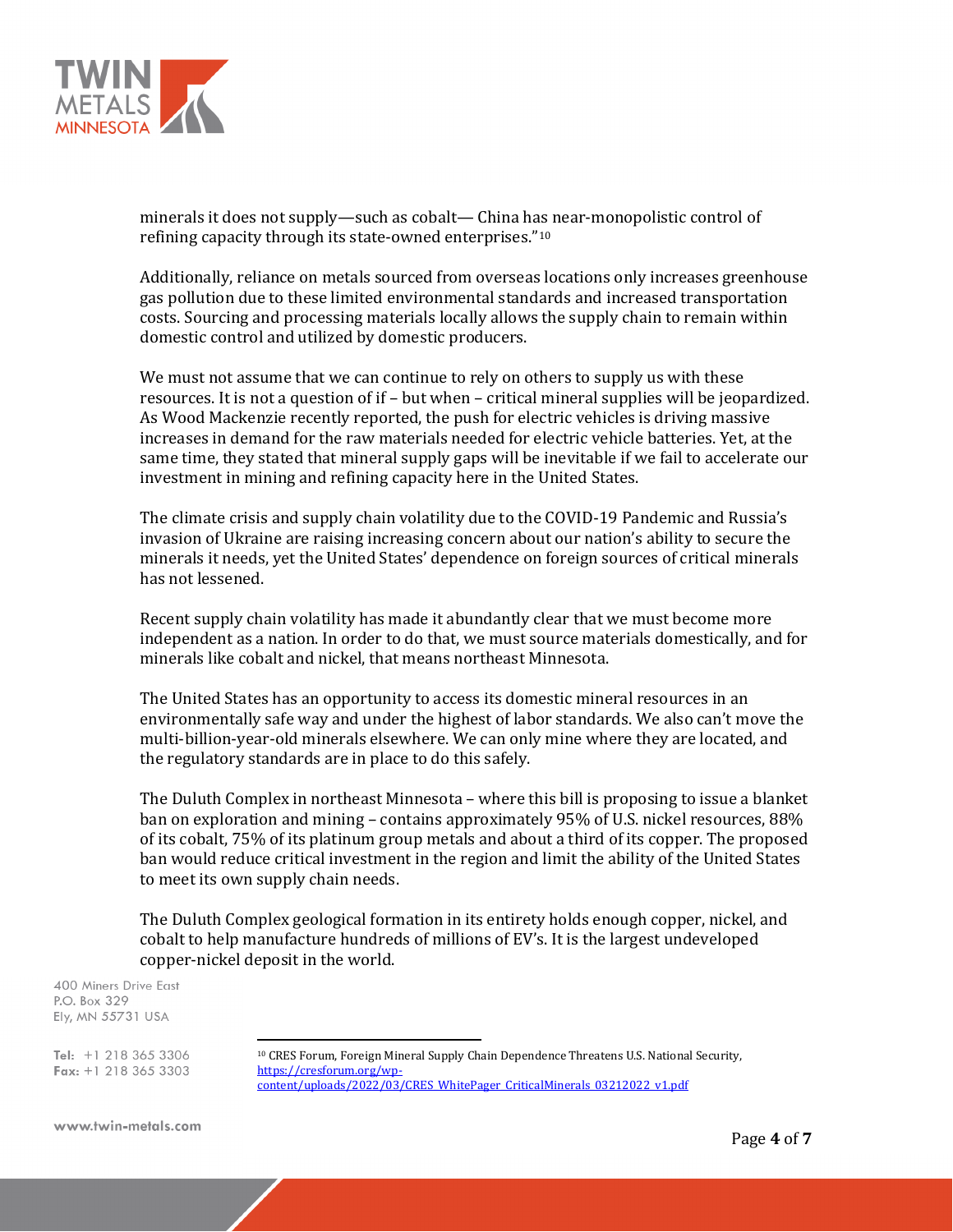

The Twin Metals Project alone would provide enough nickel to build seven million electric vehicles over the life of the mine. It would produce enough copper annually to support the development of 10,000 megawatts of solar or 13,000 megawatts of wind. Twin Metals has invested in research into new technology that will allow for its nickel/cobalt concentrate to go directly to a battery manufacturing facility, which could provide additional jobs and domestic manufacturing in the region while keeping the full supply chain local.

Twin Metals has spent 11 years investing deeply in ensuring we put forward a model mine that will be protective of the environment and support the needs of our surrounding communities. Throughout this time, Twin Metals has hired local contractors, full-time staff members and local businesses and services in an area of northeast Minnesota that has been on economic decline for several decades. Once operational, we would employ 750 workers full-time and create another 1,500 spinoff jobs. The mine will be constructed entirely with union labor, under a Project Labor Agreement that is already in place. The capital investment and construction labor hours would be on par with the development of a professional sports stadium.

We at Twin Metals care deeply about our surrounding environment and our workforce, and we are held to the highest of standards under state and federal laws. The Boundary Waters is already strictly protected by existing laws. Under those laws, Twin Metals will not be allowed to impact the Boundary Waters. All we have asked for is the ability to have our plans fairly examined under the regulatory process in place.

Despite the need and urgency for these minerals, the Twin Metals project has been put on hold by a regulatory process that is subject to political pressures to the point that it circumvents laws passed by Congress and contradicts the commitment to scientific inquiry at the foundation of those laws. The union labor groups poised to build this mine share in the frustration of this lost opportunity of a \$1.7 billion investment in a rural area, where citizens feel like Washington has left them behind.

Should the ban on mining in this region be enacted, it will cause Minnesota to lose the potential for thousands of mining jobs, billions of dollars in revenues for the state's K-12 education system and billions in economic investment in the region. This decision was made without even reviewing the mine plan our company put forward.

Since we submitted our mine proposal in 2019, our project has been subject to regulatory delays and now, 29 months later, review has not yet begun and in fact, has been halted. Our situation is not an isolated case, in fact delays and cancelations are regular occurrences for

400 Miners Drive East P.O. Box 329 Ely, MN 55731 USA

mining projects in this country. The process that takes five years right across the border in Canada, takes upwards of 16 years here in the U.S. A mining ban in northeast Minnesota does not improve the regulatory process for mining, it simply shuts out a resource.

Tel: +1 218 365 3306 Fax:  $+1$  218 365 3303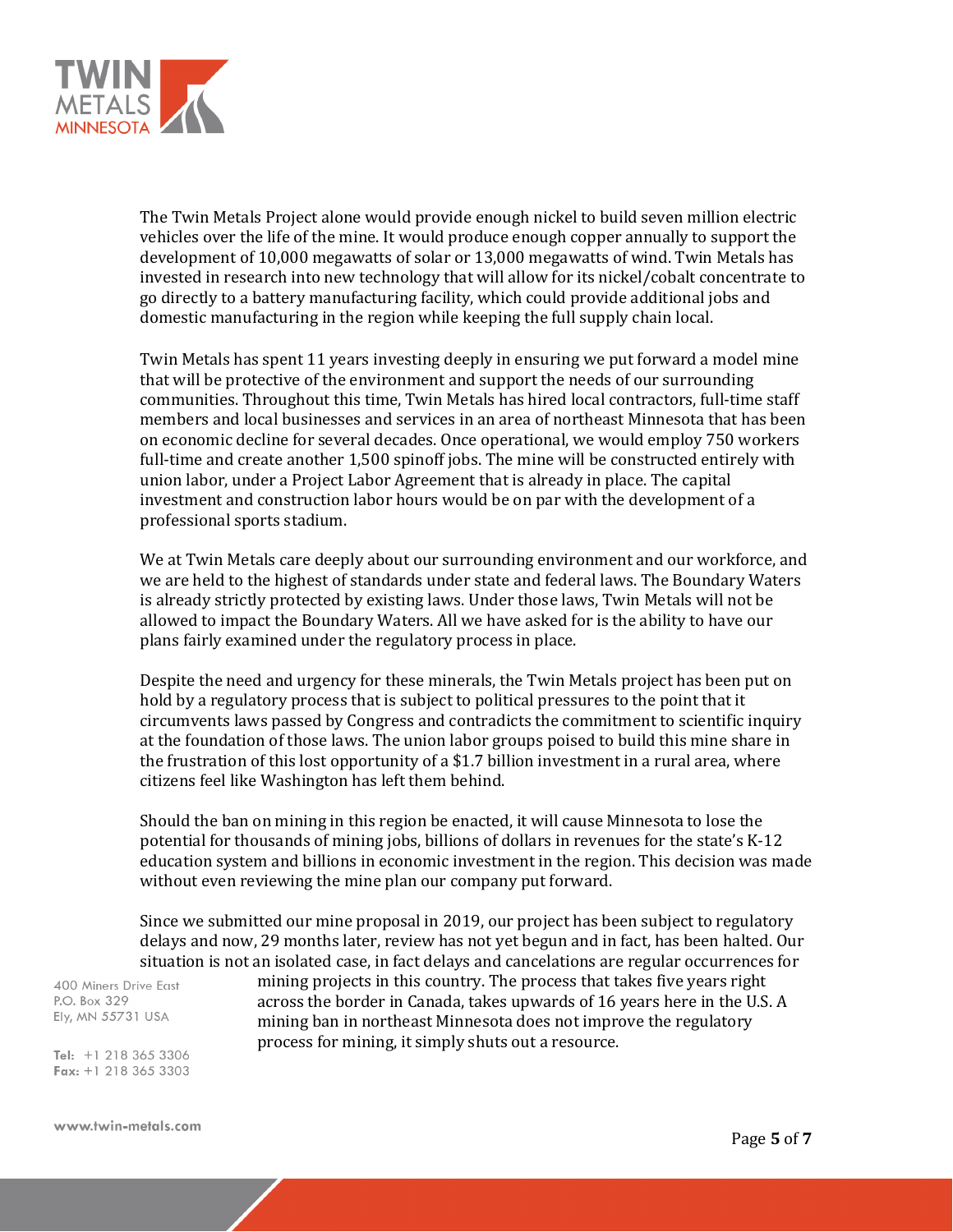

We are not asking for a permit to mine tomorrow. We are asking that this mine plan receive the thorough scientific environmental review proscribed in law. That review will assess whether our proposed plans hold up under scrutiny. If they don't, we won't get a permit to mine.

The blunt instrument of this proposed law does not recognize the technological advancements of the last 50 years. It does not recognize the imperative to marshal all available resources to combat climate change. It relies on a study that was never intended to support the conclusions they attempt to draw. It fails to acknowledge that there are nonferrous mines that have gotten it right. And it undermines confidence in our nation's robust environmental protection processes.

The current Superior National Forest Plan, citing previous environmental studies and Congressional directive, includes mineral development as a "Desired Condition" within the Superior National Forest. The Forest Service has also stated that generic, or programmatic environmental reviews, are ineffective.

Currently, the Superior National Forest's resources and values are fully protected by numerous federal and state laws. Some of these laws ensure that mining is conducted responsibly and in an environmentally safe manner. Others focus on protections for specific resources. The proposed mining ban in the bill is unjustified because these laws collectively provide comprehensive protection for the Superior National Forest that would apply to any mining activity within the proposed ban area. In addition to the many federal and state laws, mining projects are subject to regional and local regulations, rules, and siting processes.

The proposed ban seeks to undermine and short-circuit the National Environmental Policy Act (NEPA) and the Minnesota Environmental Policy Act's (MEPA) processes, thereby denying mining project proponents an opportunity to undergo the federal and state review processes to determine the impacts and appropriate mitigations of their individual proposed projects. This is short-sighted. NEPA and MEPA also provide decisionmakers, other federal and state agencies, local governments, tribal governments, and the public with an opportunity to evaluate the benefits of these projects. Because NEPA and MEPA require decisionmakers to assess the potential impacts, both positive and negative, of each proposed Minnesota mining project, the extreme suggestion to ban mining in this area is unnecessary. Instead, the agencies should allow the federal and state environmental review processes to assess proposed projects and determine the fate of those proposed projects based on the project-specific alternatives and potential impacts.

400 Miners Drive East P.O. Box 329 Ely, MN 55731 USA

Tel: +1 218 365 3306 Fax:  $+1$  218 365 3303 Ultimately, if this bill becomes law, it will prevent- not support- scientific inquiry. It will lock up a critical mineral resource forever. It will choke economic opportunities in Northern Minnesota. *It will continue our reliance on our geopolitical adversaries who care far less about environmental protection and human exploitation than we do.* Wishful